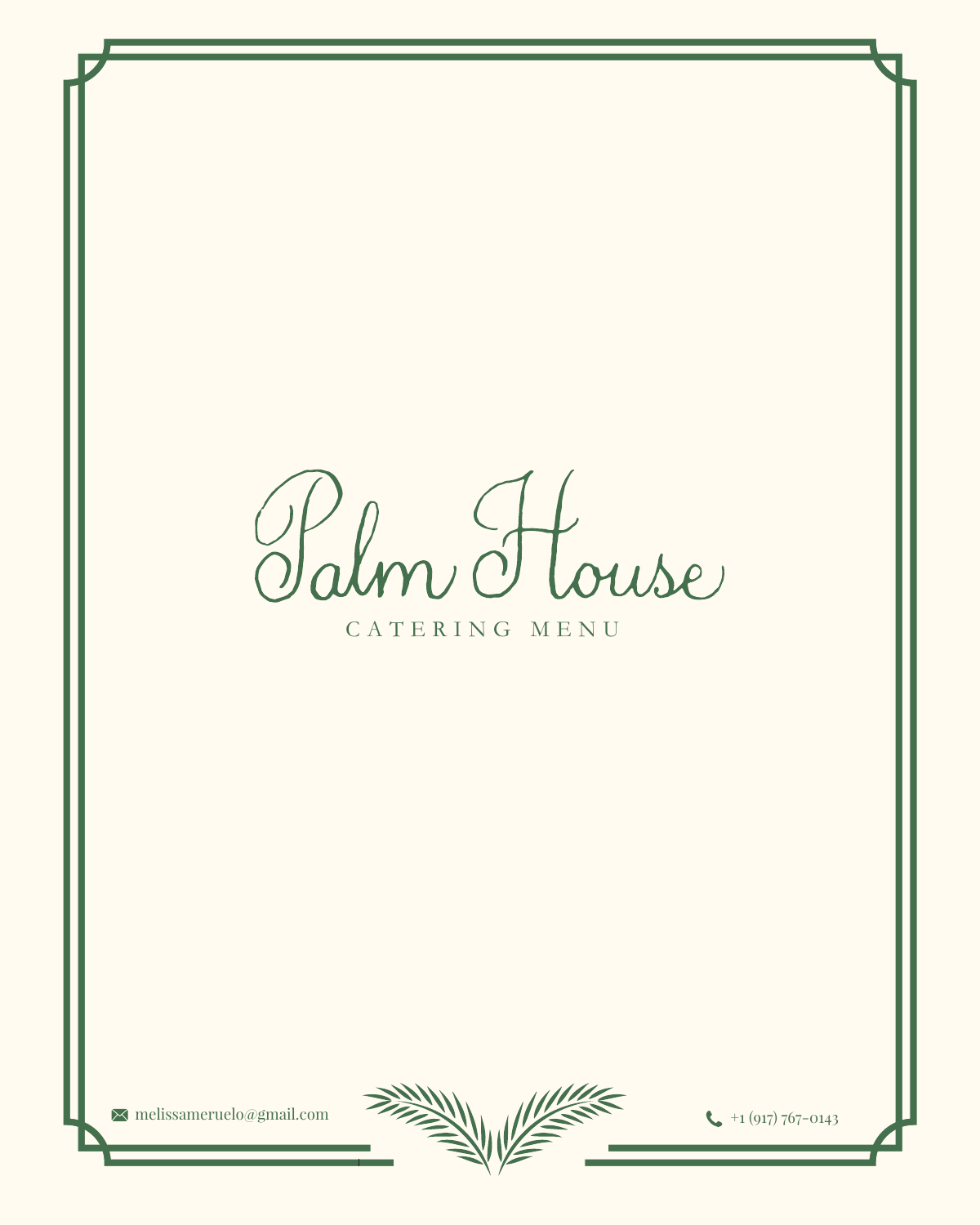| Plated Breakfast<br>a de la construcción de la construcción de la construcción de la construcción de la construcción de la construc                                                                                           | $\mathcal{E}$  |
|-------------------------------------------------------------------------------------------------------------------------------------------------------------------------------------------------------------------------------|----------------|
| <b>Breakfast Station</b><br><u> 1989 - Andrea Stadt Germany, amerikansk politik (d. 1989)</u>                                                                                                                                 | $\overline{4}$ |
| Coffee Breaks<br><u> 1989 - Andrea Santa Andrea Andrea Andrea Andrea Andrea Andrea Andrea Andrea Andrea Andrea Andrea Andrea Andr</u>                                                                                         | 5              |
| <b>Cocktail Reception Stations</b><br><u> 1989 - Jan Samuel Barbara, margaret eta biztanleria (h. 1989).</u>                                                                                                                  | 5              |
| Hors D'oeuvres<br>a de la construcción de la construcción de la construcción de la construcción de la construcción de la construc                                                                                             | $\overline{6}$ |
| <b>COURSES</b>                                                                                                                                                                                                                |                |
| Soups<br><u> 1989 - Jan Samuel Barbara, menyebaran sebagai sebagai sebagai sebagai sebagai sebagai sebagai sebagai sebagai</u>                                                                                                |                |
| Salads<br>r a chantar an chantar ann an chantar an chantar ann an chantar an chantar ann an chantar an chantar ann an ch                                                                                                      |                |
| Appetizers<br><u> 1980 - Andrea Barbara, Amerikaansk politik (* 1950)</u>                                                                                                                                                     | 8              |
| Intermezzo<br><u> 1980 - Jan Barat de Barat de la Barat de la Barat de la Barat de la Barat de la Barat de la Barat de la Bara</u>                                                                                            | 8              |
| Plated Options 2007 and 2008 and 2008 and 2008 and 2008 and 2008 and 2008 and 2008 and 2008 and 2008 and 2008 and 2008 and 2008 and 2008 and 2008 and 2008 and 2008 and 2008 and 2008 and 2008 and 2008 and 2008 and 2008 and | $9 - 11$       |
| Plated Combinations                                                                                                                                                                                                           | 12             |
| Main Menu Complements, Vegetarian Main Courses & Kid's Menu                                                                                                                                                                   | $13 - 14$      |
| Buffet Options 15                                                                                                                                                                                                             |                |
| $D \text{esserts}$ $\qquad \qquad$ 16                                                                                                                                                                                         |                |
|                                                                                                                                                                                                                               |                |
|                                                                                                                                                                                                                               |                |
| Action Stations 2008 2019                                                                                                                                                                                                     |                |
| $\frac{1}{20}$ and $\frac{1}{20}$ and $\frac{1}{20}$ and $\frac{1}{20}$ and $\frac{1}{20}$ and $\frac{1}{20}$<br><b>Specialty Dessert</b>                                                                                     |                |
| Bar Menu $2\overline{1}$ -22                                                                                                                                                                                                  |                |
| Liquor Menu 23                                                                                                                                                                                                                |                |
| Wine Menu 24                                                                                                                                                                                                                  |                |



### *Index*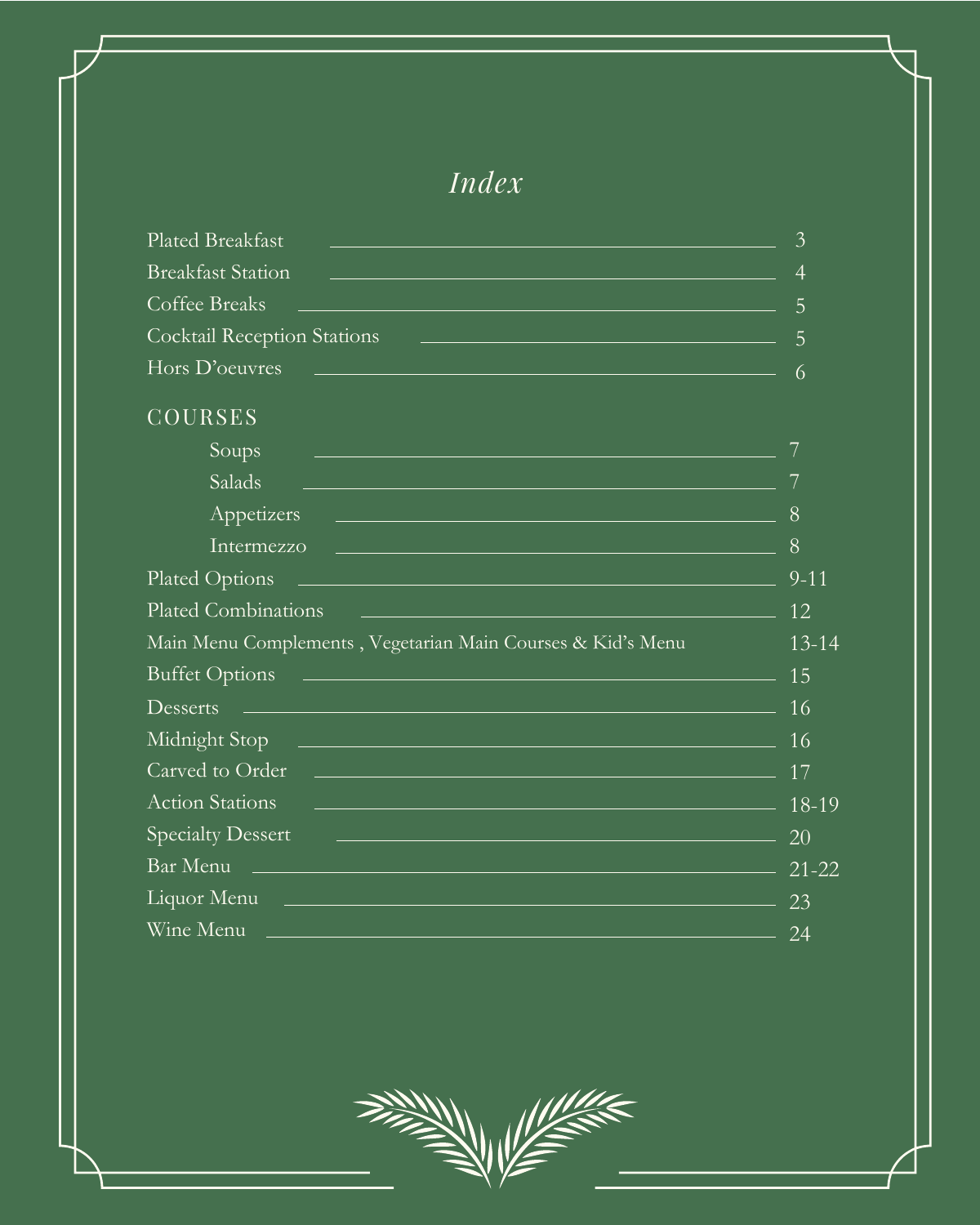# PLATED BREAKFAST

Croissant filled with Smoked Ham & Finland Swiss Cheese, Roasted Red Bliss Potatoes, Tricolor Pepper and Fruit Garnish

\$17.00 per person

Caribbean French Toast filled with Banana & Strawberry Compote Crusted with Corn Flakes and served with Maple Syrup

\$15.00 per person

Smoked Salmon Rosette with Onion Bagel, Cream Cheese & Papaya

\$18.00 per person

Giant Croissant filled with Black Forest Ham, Gouda Cheese & Egg

\$15.00 per person

Citrus Oatmeal Brulée topped with Wild Berries & Raisins

\$13.00 per person

Scrambled Eggs, Sautéed Spinach & Swiss Cheese served in Brioche & Canadian bacon

\$17.00 per person

Caribbean Lobster Benedict served in English muffin firmly Poached Egg & Creamy Hollandaise Sauce

\$20200 per person

Spinach, Onion & Bacon Quiche served with Scalloped Potatoes & Fruit Garnish

\$14.00 per person

Our Plated Breakfast Menu is served with Orange Juice, Mélange of diced fresh fruits marinated with Mango Juice & Mint, and Roasted Garlic Red Bliss Potatoes

Triple Deck Pancakes filled with Strawberry Compote, Bananas & Maple Syrup

\$14.00 per person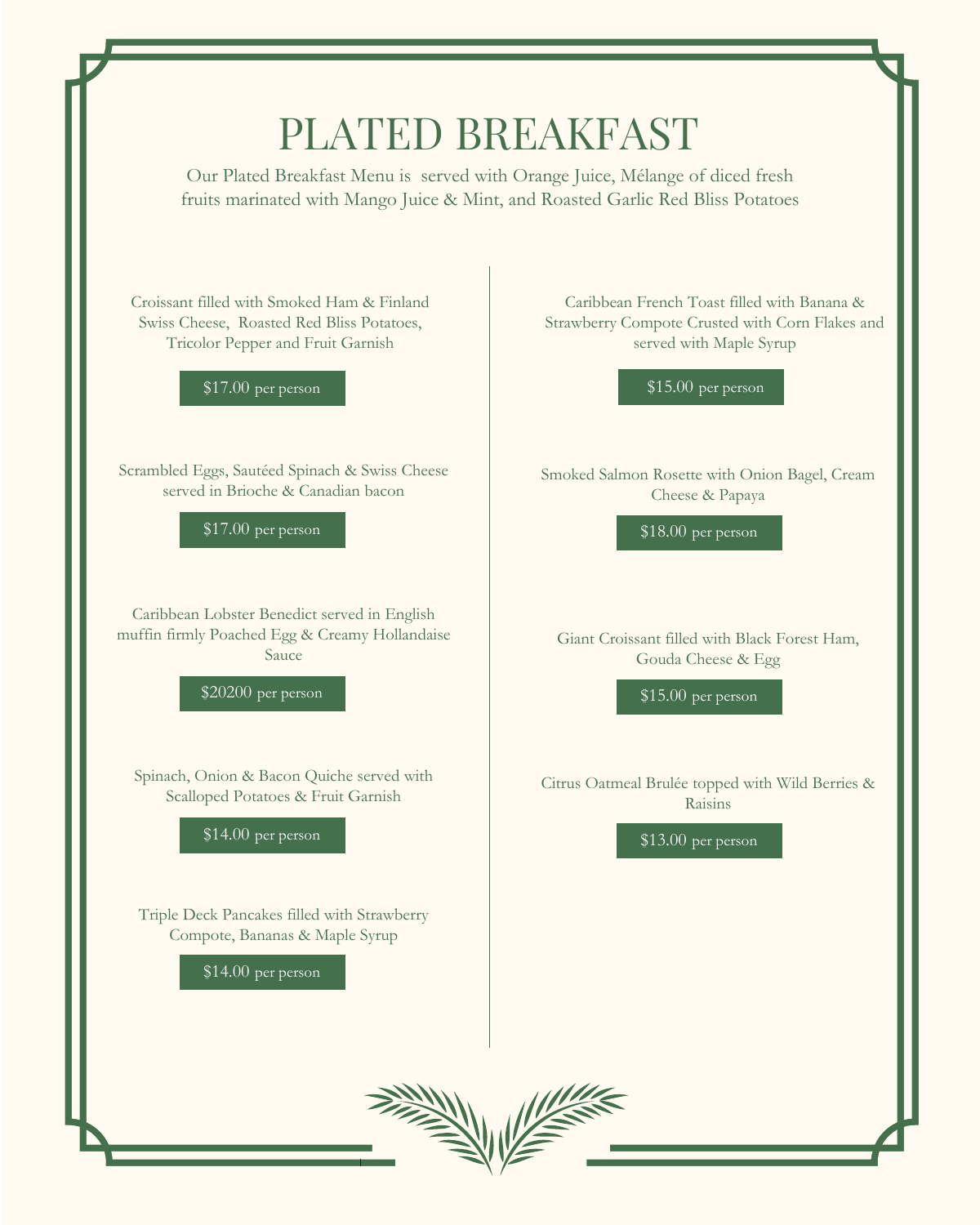# BREAKFAST STATIONS

# of Station Fee will depend on the attendance

# Burrito Station

(Served in chafing dishes)

- Scrambled Eggs, American Cheese & Refrito
- Scrambled Eggs, Roasted Peppers, Tomatoes & Jalapeño Cheese
- White Eggs, Roasted Vegetables & Swiss Cheese
- Eggs beaten with sautéed Spinach & Asiago Cheese
- Served with Nacho Chips, Chunky Salsa & Pico de Gallo

### Honey Smoked Ham Carved Station

### Waffle or Pancakes Station

Dinner Rolls, Oven Baked Ham Leg Seasoned with Honey Pineapple Cloves & all Spices

\$17.00 per person

MINIMUM 60 PEOPLE

\$125.00 STATION FEE

#### \$24.00 per person

# Omelet Station

Make the order of Eggs with a Selection of Toppings such as Peppers, Onions, Mushrooms, Tomatoes, Shredded Cheese, Ham & Bacon Bits

#### Display of Sliced Bread





Made to order served with Fresh Tropical Seasonal Fruits, Nuts, Chocolate Chips, Berries, Cinnamon, Brown & Powdered Sugar, Whipped Cream, Butter & Warm Maple Syrup

#### \$10.00 per person

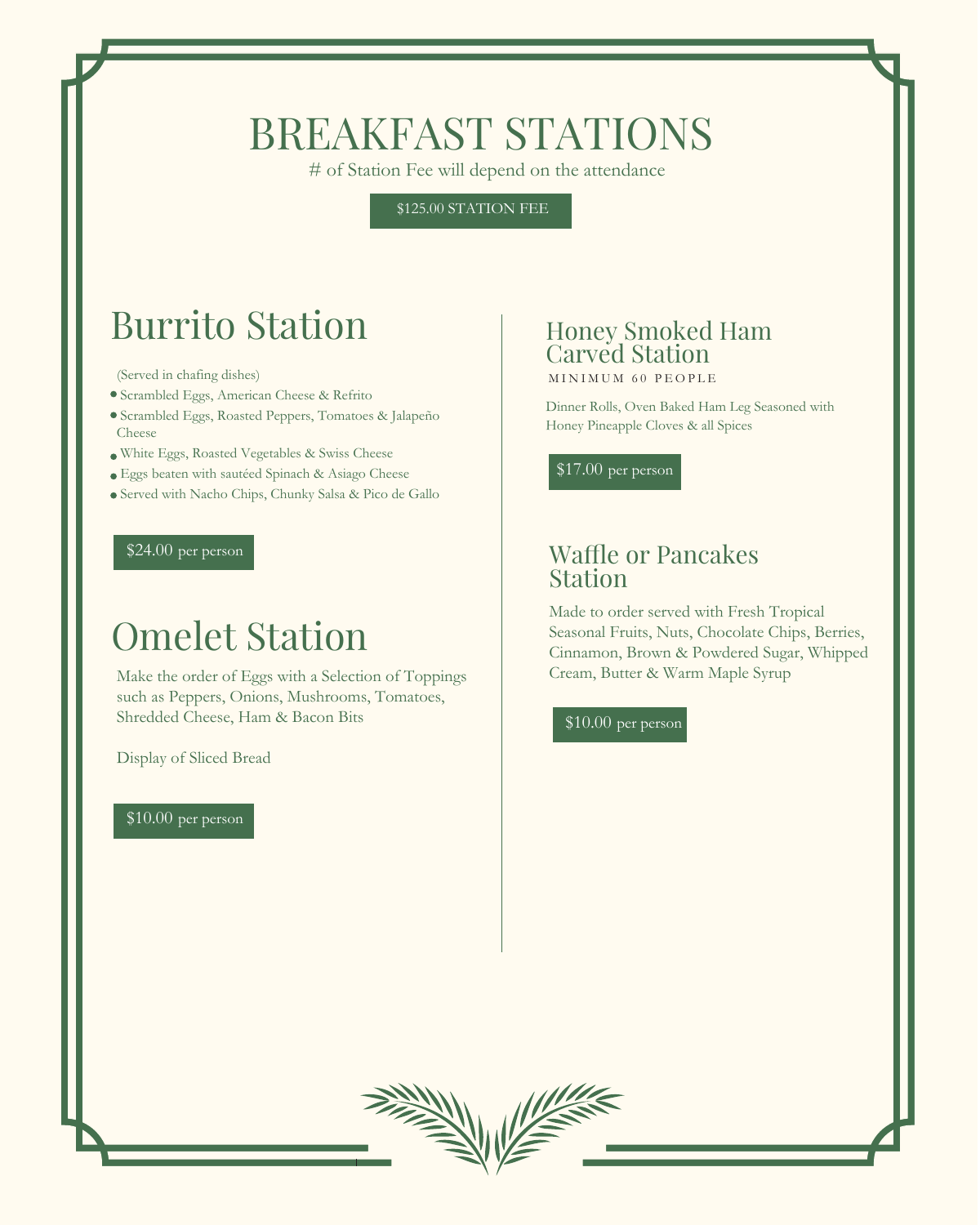# COFFEE BREAKS

#### Give a Break \$5 per person Premium Cuban Coffee, Decaf & Tea

# COCKTAIL RECEPTION STATIONS

### Basket of Crisp Crudités \$9.00 pp



### Cookie Cookie \$12 per person

Assorted Homemade Cookies & Brownies Cold Chocolate Milk, Premium Cuban Coffee, Assorted Soft Drinks & Bottled Water

#### \$12 per person

#### \$11.00 per person



#### Pastries

Favorite Baked Pastries and Muffins Premium Cuban Coffee Orange Juice

### Veggie Break

Asparagus, Carrots, Broccoli, Celery, Cherry Tomatoes, Mushrooms, Zucchini & Yellow Squash

Dressings: Oyster Onion Dip & Ranch

#### Polar Bars

Assorted Ice Cream Bars Frozen Fruit Bars, Ice Cream Sandwiches Premium Cuban Coffee,

#### Tea & Assorted Soft Drinks



Selection of the freshest Vegetables served with Hummus, Pesto & Creamy Onion Dip

### Cheeses of the World

International Cheeses including Brie, Port Salut, Swiss, Emmental, Goude, Manchego, Boursin, Stilton Blue Garnished with Fresh Fruits, Basket of Baguette & Specialty Crackers

### Romano Antipasto  $$^{419.00}$  pp



#### Afternoon Fitness Break \$14.00 pp MINIMUM 100 PEOPLE

### Petit Deli

### Viva Italia

Selection of Mini Sandwiches of Chicken Salad, Tuna Salad, Smoked Ham & Cheese, Roasted Turkey & Swiss on Sliced Bread. Display of Seasonal Sliced Fruits. Premium Cuban Coffee, Tea & Assorted Soft Drinks



Selection of Pizza Squares of Pepperoni, Sausages, Vegetarian, Hawaiian & Napolitano. Tomato Basil Bruschetta, Olive Tapenade, Pastato served with Herb Crostini. Premium Cuban Coffee, Tea & Assorted S oft Drinks

#### \$19.00 per person

Seasonal Fruits & Berries, Roasted Peanut & Mix, Granola Bars & Energy Bars Lemonade & Display of Ice Tea

Marinated Vegetables, Stuffed Olives, Roasted Peppers, Asparafys & Artichokes served with Fontana Cheese, Provolone, Buffalo Mozzarela, Prosciutto, Genoa Salami, Mortadella with fresh Focaccia Bread & Baguette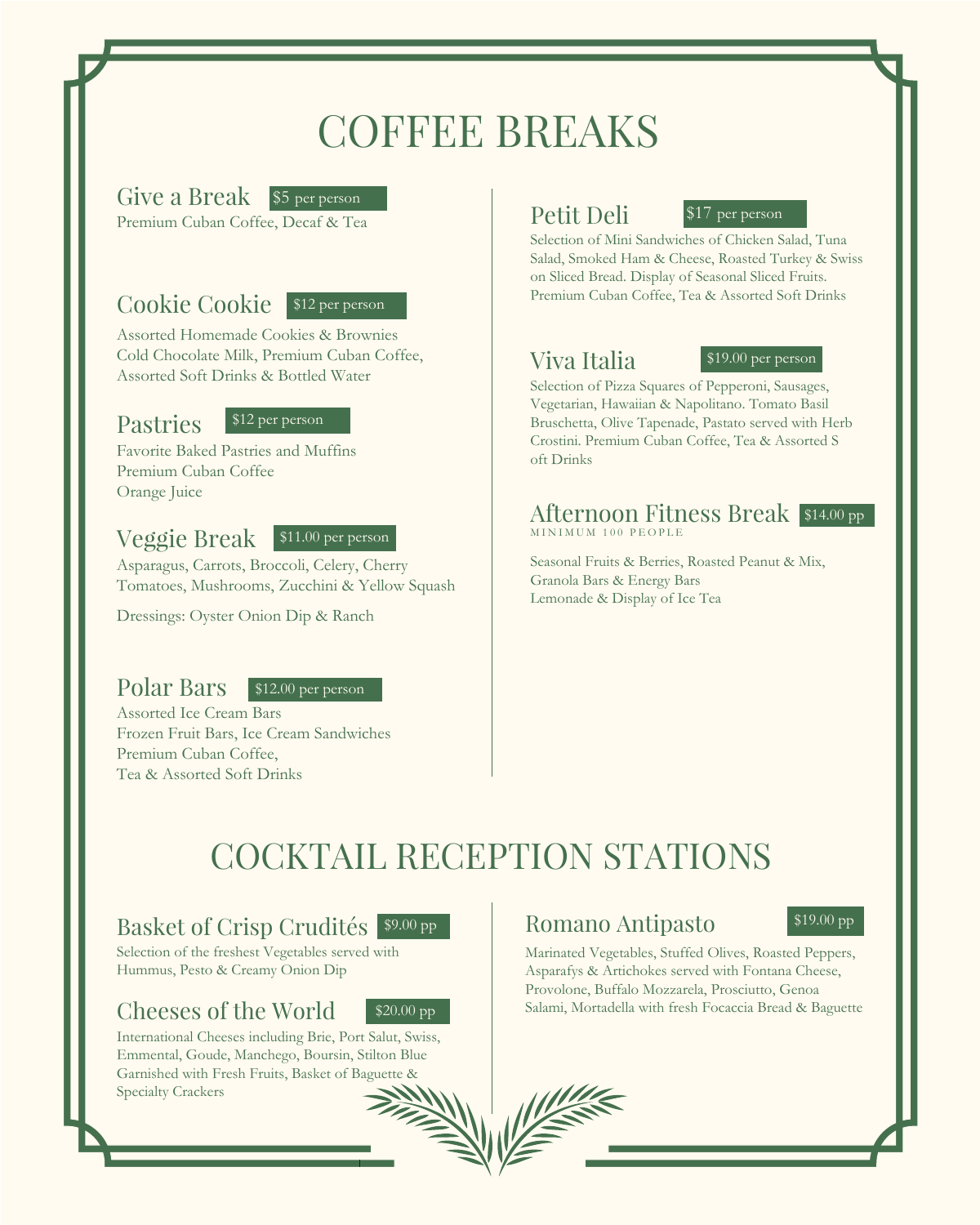- Grilled Shrimps wrapped in Crispy Bacon & Basil
- Baby Crab Cakes with Red Pepper Beurre Blanc
- Teriyaki Scallop Brochettes
- 
- Tamaind Crusted Lamb Chop with Rosemary
- Corn Shrimps with Kabayaki Sauce
- Portobello Croquettes with St. Lous Sauce
- Churrasco Satay on Tamarind Glaze
- Lobster Empanadas with Pineapple Salsa
- Tomato Basil Mini Quiche Lorraine
- Chicken Satay with Peanut Curry Sauce
- Roasted Chicken Salad with Boursin on Crostini
- Foie Grass Mousse on Melba toast with Mango & Papaya Relish
- Vegetable & Manchego Cheese on Crouton
- Smoker Duck with Port Wine Cherry on Baguette Toast
- Salmon with Crea Capers on Bouche
- Tuna Tartare with Vidalia Onion & Capers on Silver Spoons
- Sesame seared Ahi Tuna w/Wasabi Seaweed served on Spoons
- Asparagus Wrapped with Prosciutto' di Parme on Melba toast

# HORS D'OEUVRES

# Cold \$6.00

# Hot S7.00

\*Served Butler Style - (Price per Piece)\*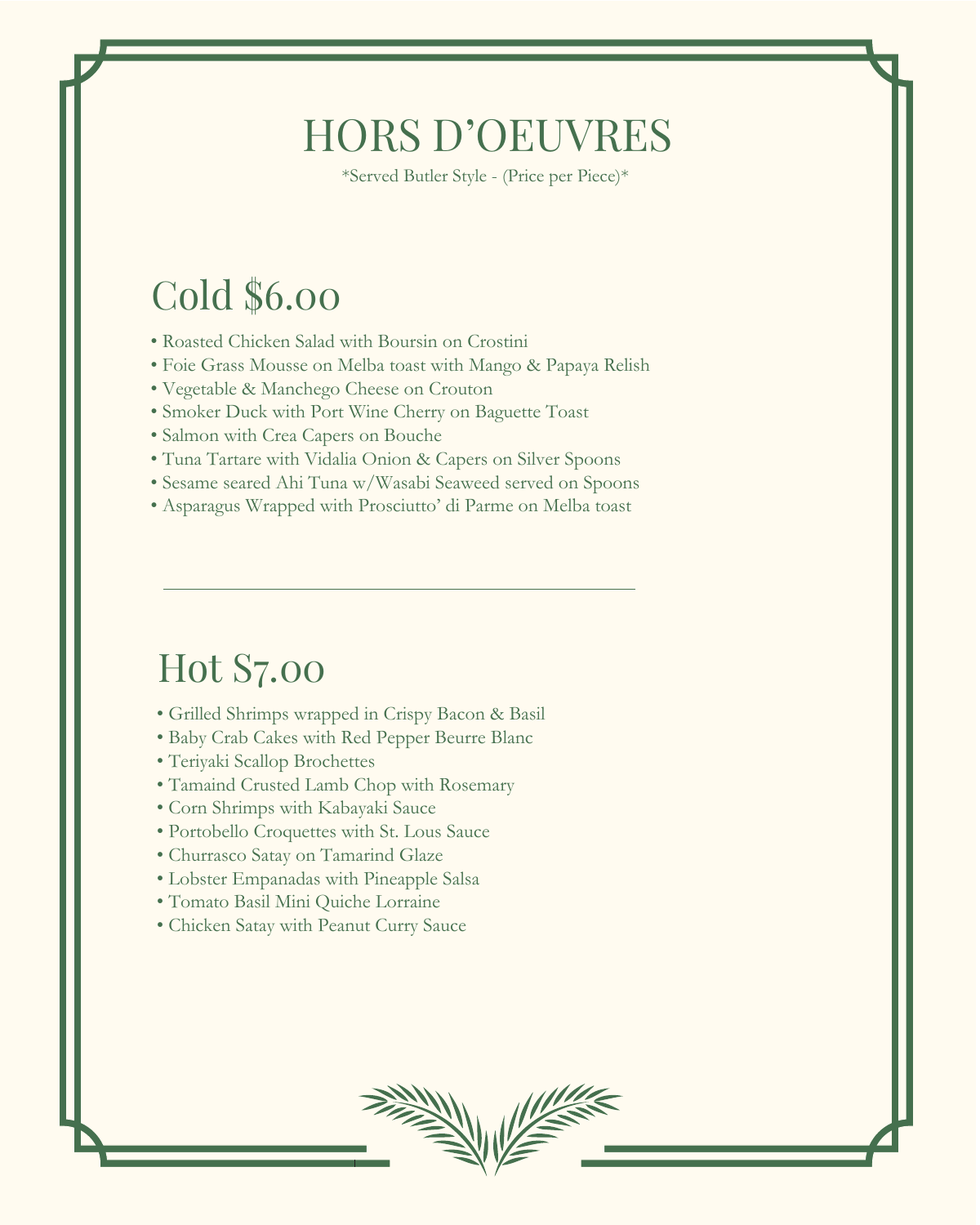Loaded baked potato soup Black bean soup Tomato Bisque

# APPETIZERS \$14.00

# Soups

-Traditional Caesar Salad Hearts of Romaine, Shaved Parmesan Cheese, Herbs Croutons. -Caprese Salad Mozzarella and Tomatoes with Balsamic Glace -Mixed Greens with Hearts of Palm, Mandarin Oranges and Raspberry Vinaigrette. -Apple and Pecan Salad Baby Greens, Roasted Apples, Spicy

Candied Pecan, Blue Cheese

# Salads

Crostini with Sundried Tomato & Grilled Vegetables Marinated Mushrooms served with Sweet Basil Assorted Vegeration Bruschettas with Tomato, Basil and Fresh Mozzarella Red Bliss Potato with Herbed Cream Cheese & Caviar Brie Tartelettes with Brown Sugar Spinach and Spiced Feta in Phyllo Pastry Spring Rool with Plum Sauce

# Vegetarian \$12.00

Mango Ginger & Basil sorbet Lemon Sorbet with Citrus Zest Champagne Sorbet with Fresh Raspberries Wine Sorbet with Grapes & Mints



# Intermezzo - \$7.00 ea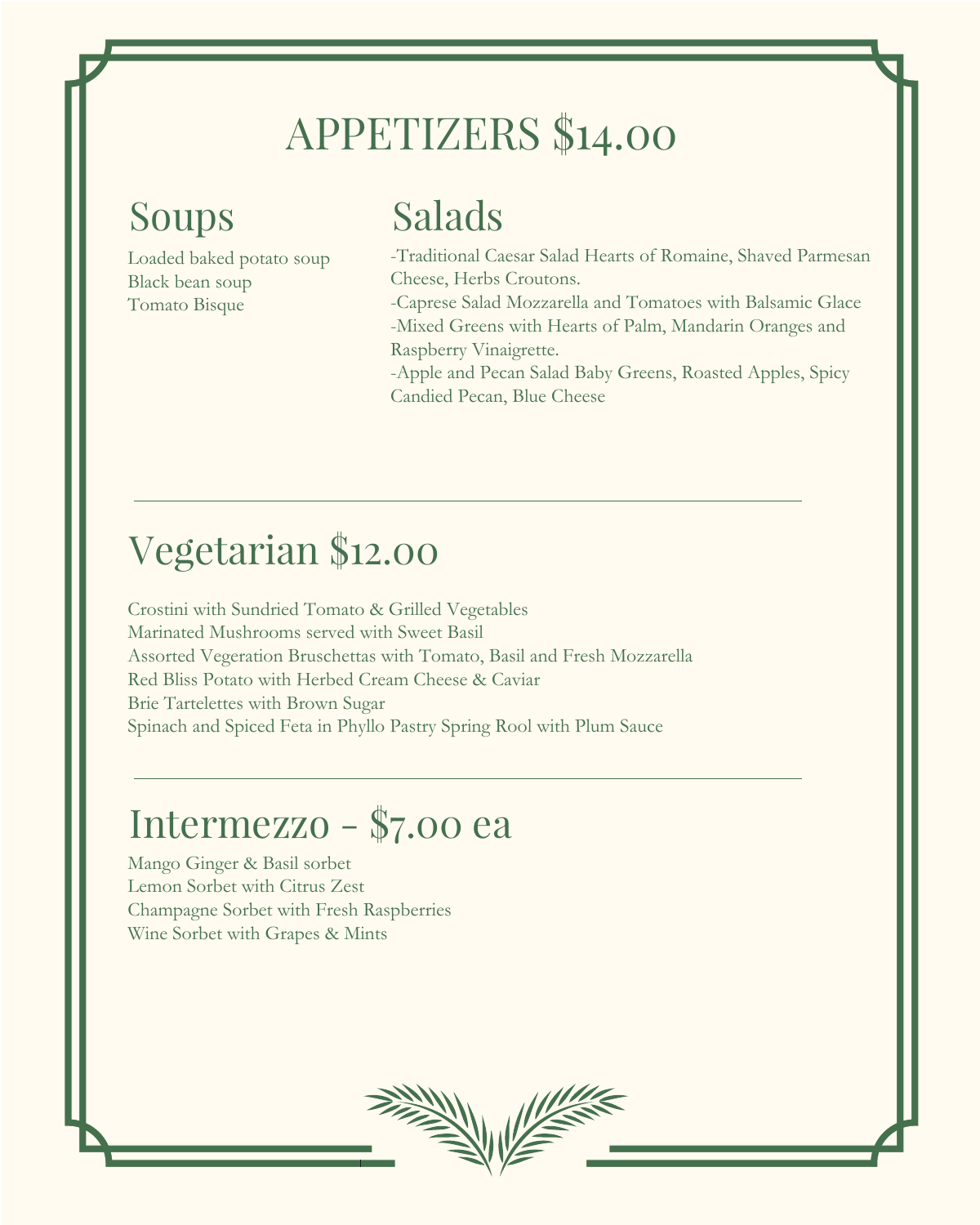\$33.00 pp

# PLATED OPTIONS

### Chicken Picatta

Chicken Picatta served with Demi lemon & Caper Sauce

\$37.00 pp

# Seared Codfish

Seared Codfish Fillet Wrap in Prosciutto with Citrus Juice

\$38.00 pp

#### \$38.00 pp

# Pork Chops

French Pork Chop served with Balsamic & Figs Sauce

#### \$35.00 pp

# Salmon

Salmon filled with Dill and Asiago En Croute with Pesto Cream & Balsamic Essences

Our Plated service includes Fresh Baked Rolls & Butter, Puerto Rican Premium Coffee and Decaf, Tea and Spring Water

All Food & Beverage prices are subject to change without prior notification. 22% Facility Fee and 1.5% Sales Tax will be added. 10% Late Charge Fee if guarantee increases during 72 working hours prior to the event. | All Food & Beverage must be paid before the event day. The consumption of raw foods is not recommended for your health.

# Cornish Game Hens

Cornish Game Hens filled with Congrí Rice & Creole Sauce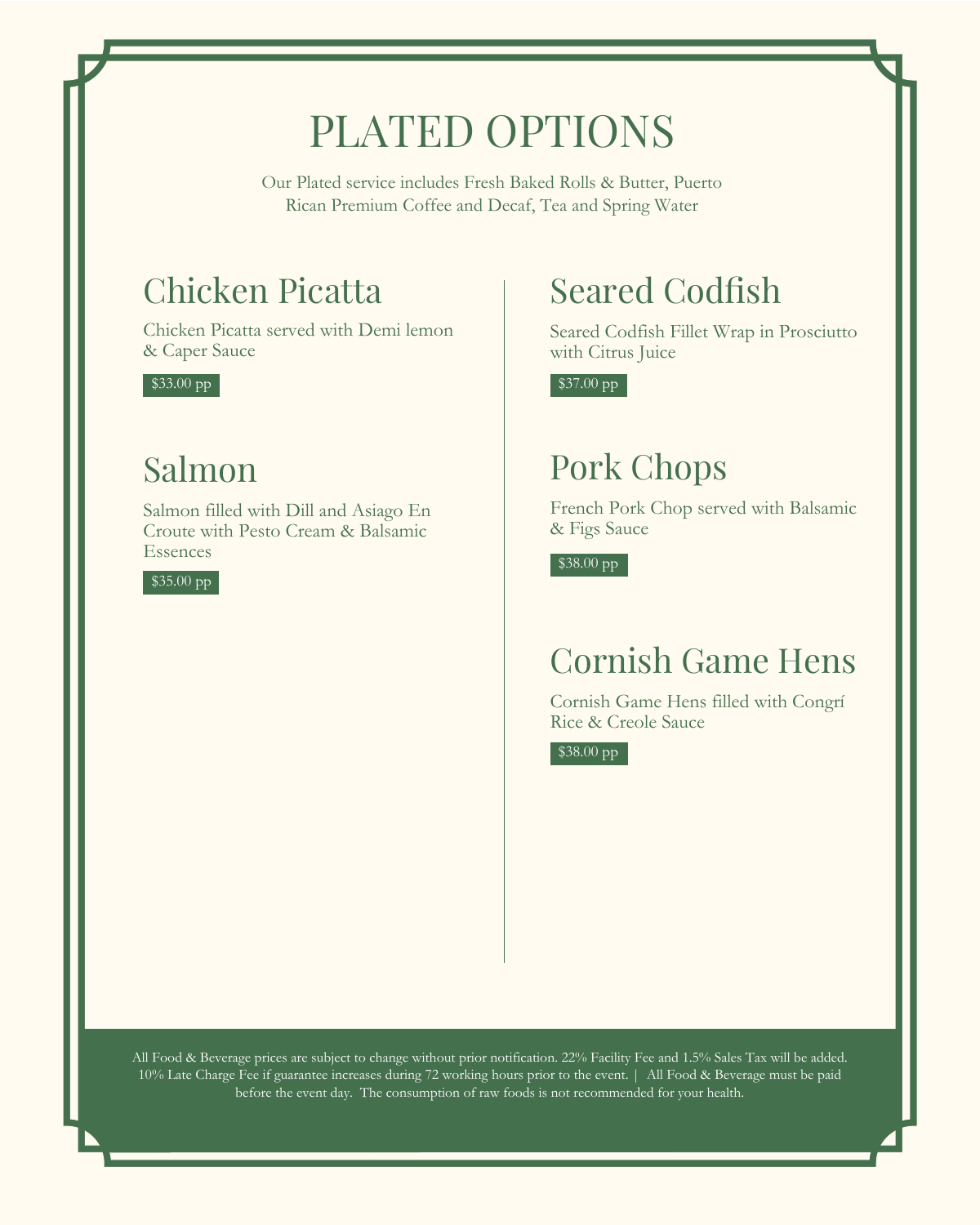# PLATED OPTIONS

Our Plated service includes Fresh Baked Rolls & Butter, Puerto Rican Premium Coffee and Decaf, Tea and Spring Water

#### \$40.00 pp



# Jumbo Shrimps

Trio Jumbo Shrimp Caramelized with Sugar Cane & Garlic with Red Pepper & Leek Confit with Aioli Sauce

### 10 oz Prime Diane Steak

Prime Diane Steak served with Porcini Dijon Creamy Sauce

 $$38.00 pp$  \$46.00 pp

# Pork Tenderloin

Rosemary Pork Tenderloin served with Apples & Calvados Wine Sauce

 $$40.00$  pp  $$42.00$  pp

### Chicken Wellington

Chicken Wellington filled with Wild Mushrooms Duxelle & Creamy Velouté

# Veal Scallopine

Veal Scaloppine with Porcini & Shiitake Mushrooms & lemon Caper Beurre Blanc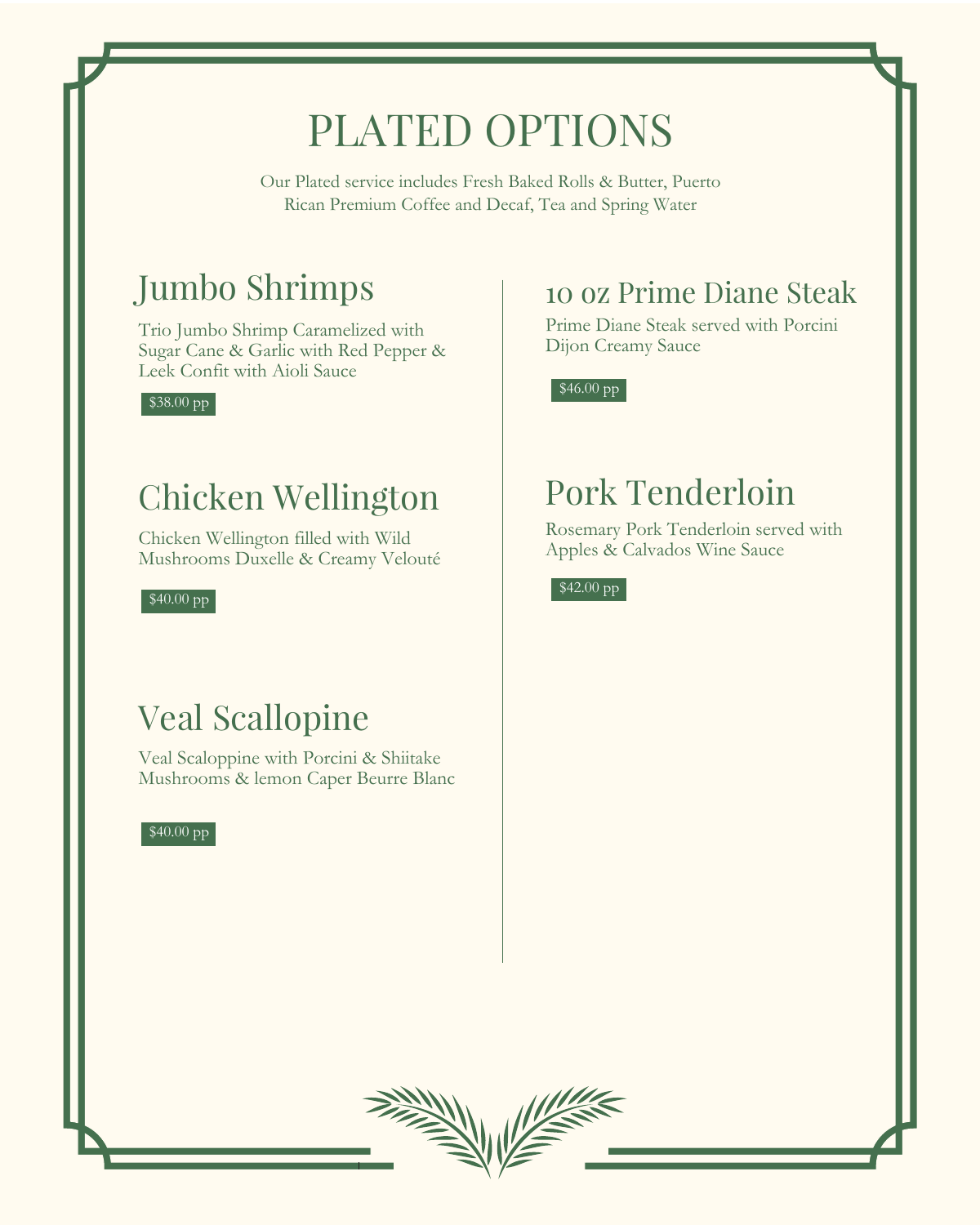# PLATED OPTIONS

Our Plated service includes Fresh Baked Rolls & Butter, Puerto Rican Premium Coffee and Decaf, Tea and Spring Water

\$50.00 pp







\$49.00 pp

\$40.00 pp

### Angus Tenderloin of Beef

Angus Tenderloin of Beef served with Cognac Green Peppercorn Sauce

# Beef Wellington

Beef Wellington filled with Wild M50hroom Duxelle & Lentil Cream Sauce

### 12 oz Baked Lobster Tail

12oz Baked Lobster Tail Crusted with Tarragon & creamy Butter Sauce

# Seared Veal Chop

Seared Veal Chop with Sage & Caramelized Onions with Pomegranate & Mustard Demi

# Veal Scallopine

Veal Scaloppine with Porcini & Shiitake Mushrooms & lemon Caper Beurre Blanc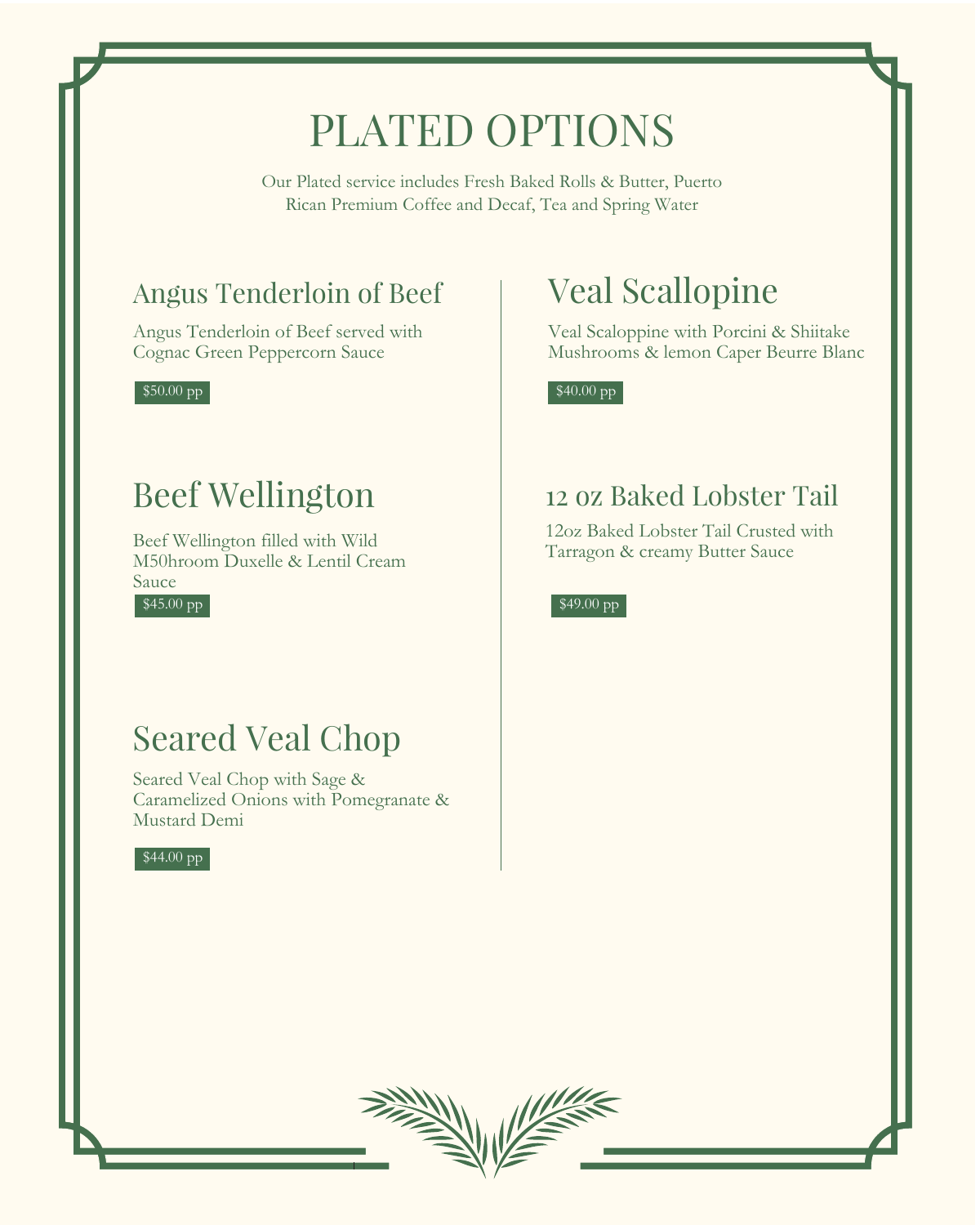\$64.00 pp

\$64.00 pp



#### \$63.00 pp



# Filet Mignon covered with Maitre D' Butter with:

# PLATED COMBINATIONS

### Chicken Breast

Served with mushrooms, lemon & capers, Beurre Blanc

### Salmon Fillet Au Gratin

Served with Asiago Cheese & Creamy Sauce

Lobster Tail Served with Lemon Sauce



Served in Aioli Creamy Sauce

\*Mixed Combination Plates, any two items\*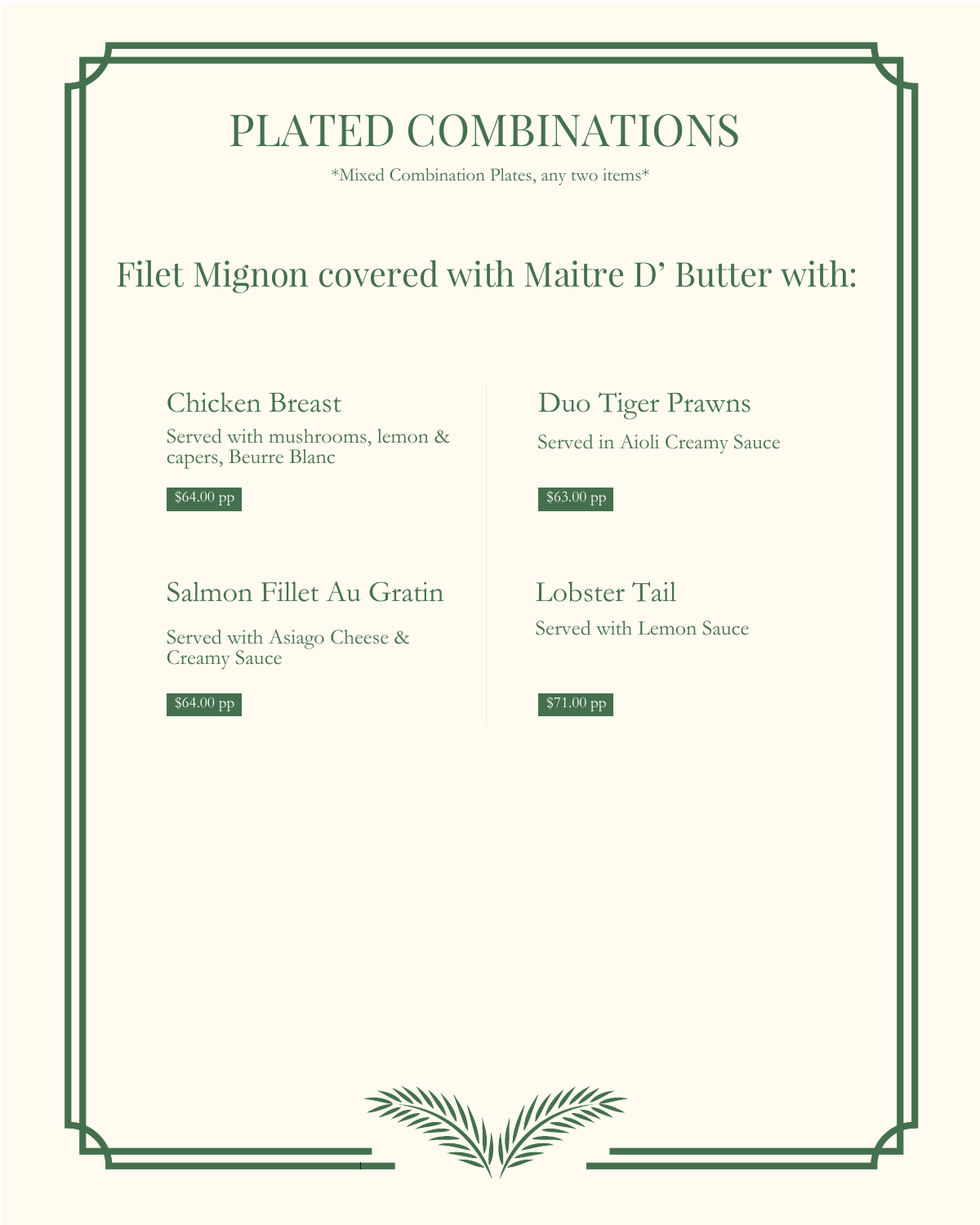# MAIN MENU COMPLEMENTS

Onion & Pancetta Pudding Double Baked Potato Stilton Blue Cheese Potato Duchess Malanga Root Mash with Cilantro & Olive Oil Essences Herb Pilaf Rice Wild Mushroom Risotto Sun Dried Tomato Risotto

STARCH (Select 1 Choice)

\*Plated Options & Combinations\*



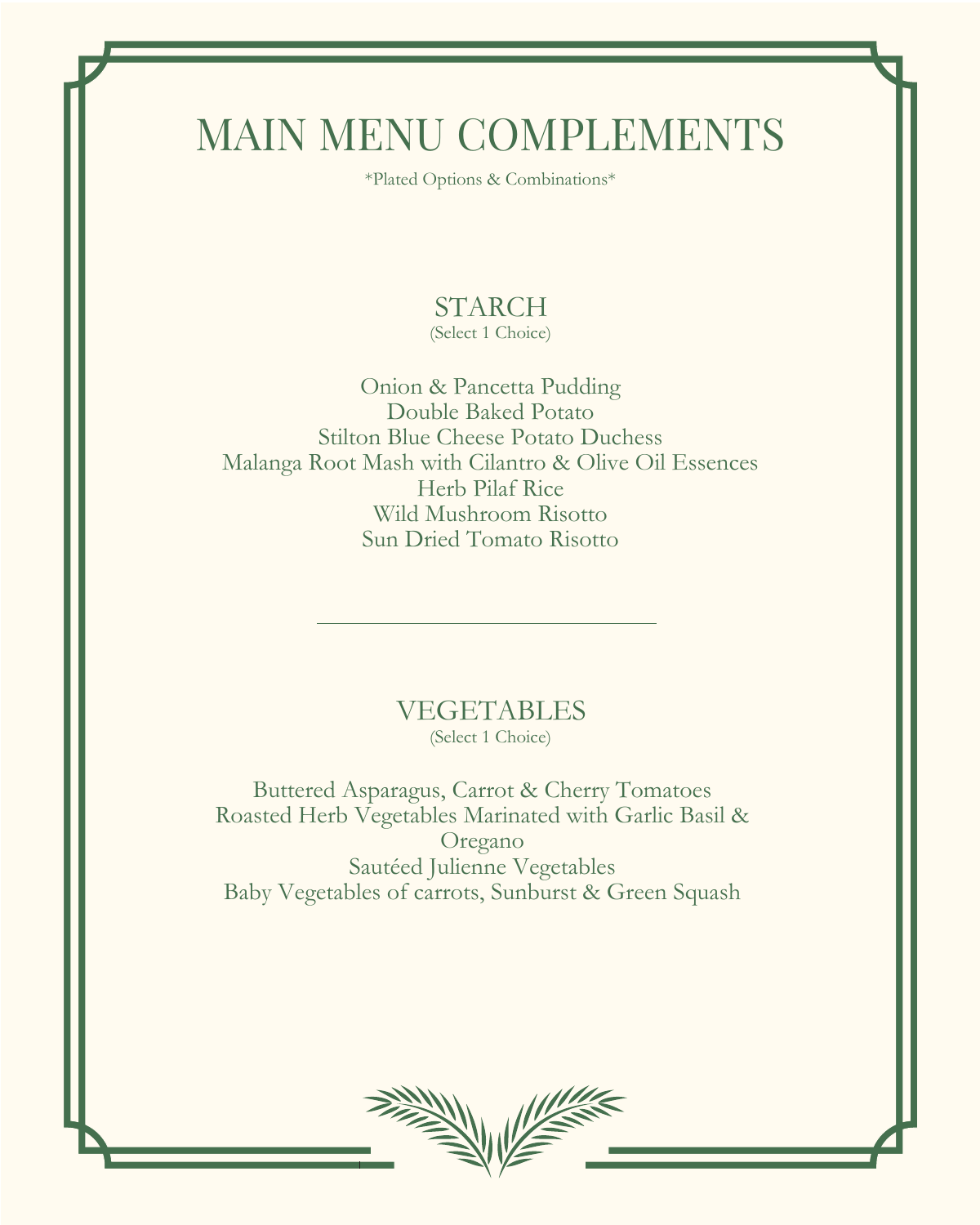\$33.00 per person

\$29.00 per person

# Stuffed Bell Pepper

**\*\* Special Plates Available upon Request (Gluten Free, Vegan, Kosher, etc) \*\***

# Roasted Herb Veggie Kebabs

# VEGETARIAN MAIN COURSES

# KID'S MENU - \$11.00pp (each)

Roasted Herb Veggie Kebabs with Sweet Potato & Zucchini Timbale, Onion Velouté and Cilantro Essences

Stuffed Bell Pepper filled with Ratatouille Creole Cilantro Polenta & Pesto Sauce

# Napoleon of Portobello Steak

Napoleon of Portobello Steak filled with Julienne Vegetables, Roma Tomatoes & Roasted Garlic Mashed Potatoes with Pesto Oil

\$33.00 per person

Chicken Tenders with Roasted Garlic Potato Mash & Caterman BBQ Sauce

Cheese Tortellini Tricolor with Alfredo Sauce & Garlic Bread

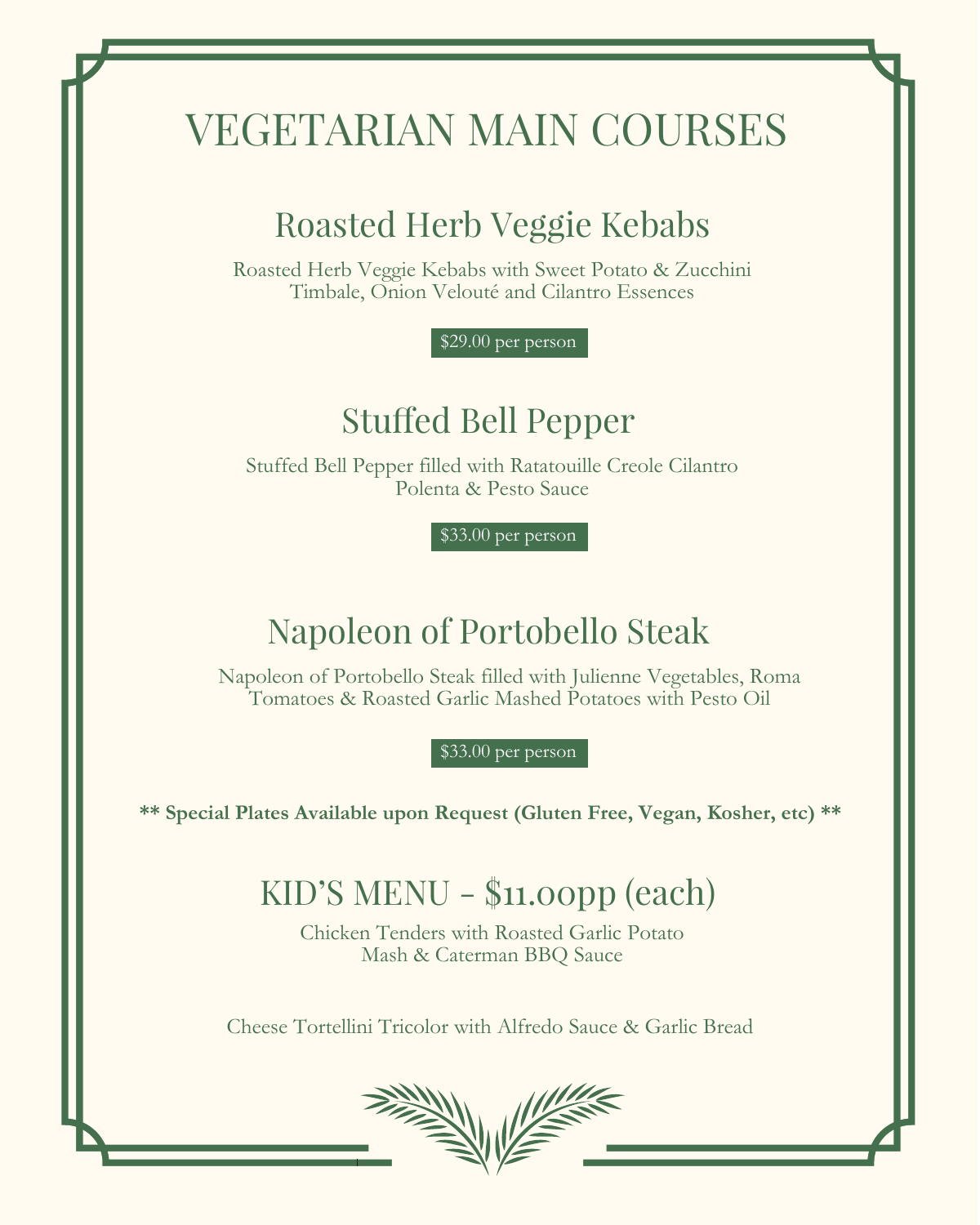### \$65.00 per person 75.00 per person

# BUFFET MENU

### Salad

- Mixed Greens with a variety of Toppings; Passion Fruit Vinaigrette & Balsamic Dressing OR
- Traditional Potato Salad

#### OR

• Fusilli Pasta Salad

### Main Courses

- Roasted Pork with Onion & Cilantro Mojito
- All Ajillo Chicken Breast
- Baked Grouper Fillet with Creole Sauce Rice

### Salad

- Rainforest Salad with Pineapple, Orange, Watermelon & Wild Berries; Toasted Coconut Almonds; Acerola Vinaigrette & Herb Dressing OR
- Waldorf Salad Gorgonzola, arugula, toasted almonds, honey dijon vinaigrette OR
- Caesar Salad

### Main Courses

#### SIDES (Choose Two)

- Petit Fillet Mignon with Mushroom & Capers Demi Sauce
- Roasted Turkey Breast with Barrilito Rum Creamy Sauce
- Mahi Mahi with Onion Balsamic Confit

- Cilantro Rice
- Yautía Mash
- Crispy Yuca Fritters with Cilantro Mojito



#### SIDES (Choose Two)

- Mashed or Roasted potatoes
- Cilantro Rice
- Crispy Yuca Fritters with Cilantro Mojito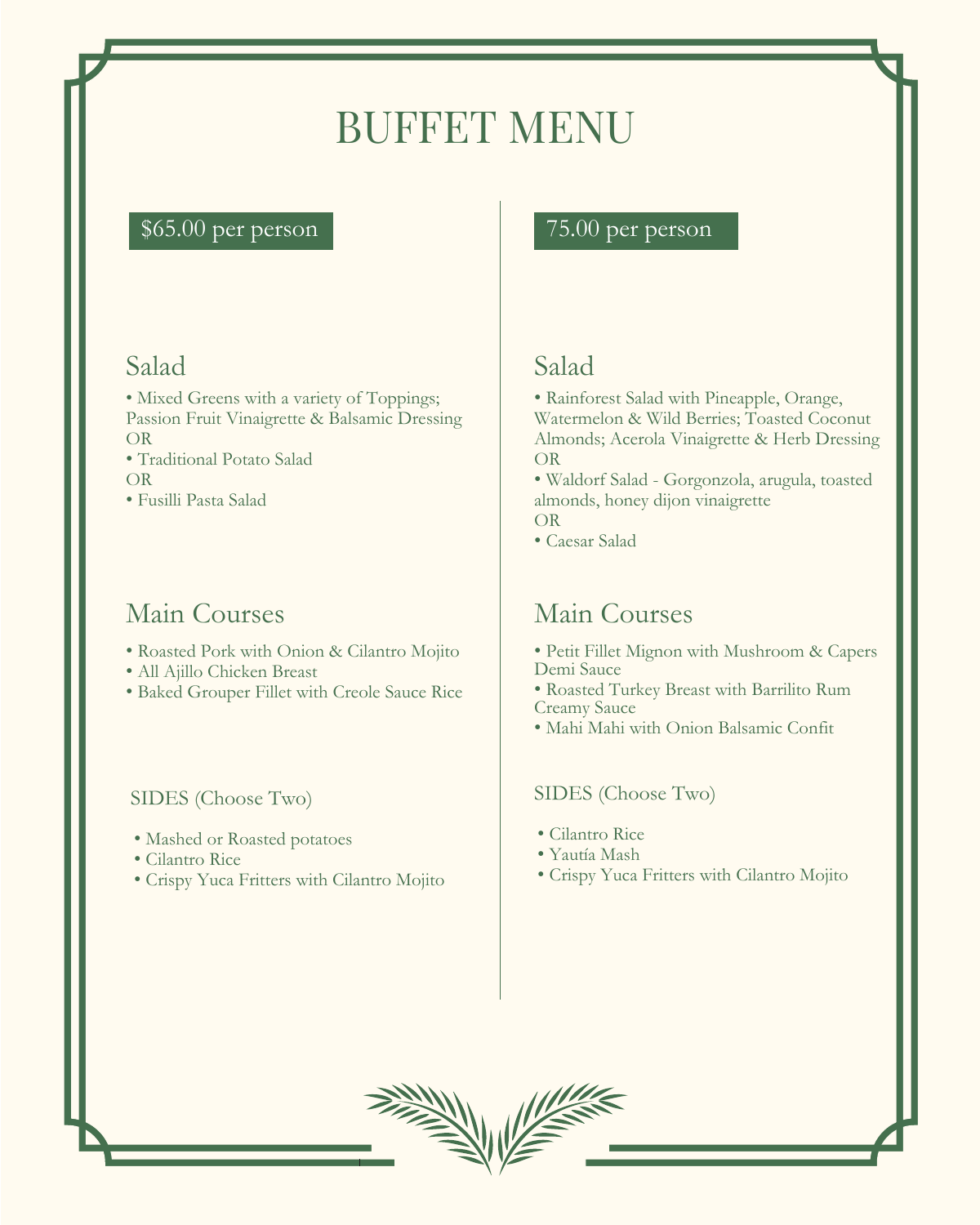Vanilla Flan with Berries Compote Tropical Fruit Tarlet with Bavarian Cream & Raspberry Sauce Tres Leches served with Wild Berries Flan served with Chocolate Sauce

Angus Sliders - \$9.00ea

Angus Mini Sliders in Brioche with: Cheddar Cheese, St. Louis Sauce, Lettuce & Tomato, Swiss Cheese w/Oriental Slaw & Vegetarian Patty w/Caramelized Balsamic Onion Mini Cubano Sandwich - \$9.00

# MIDNIGHT STOP

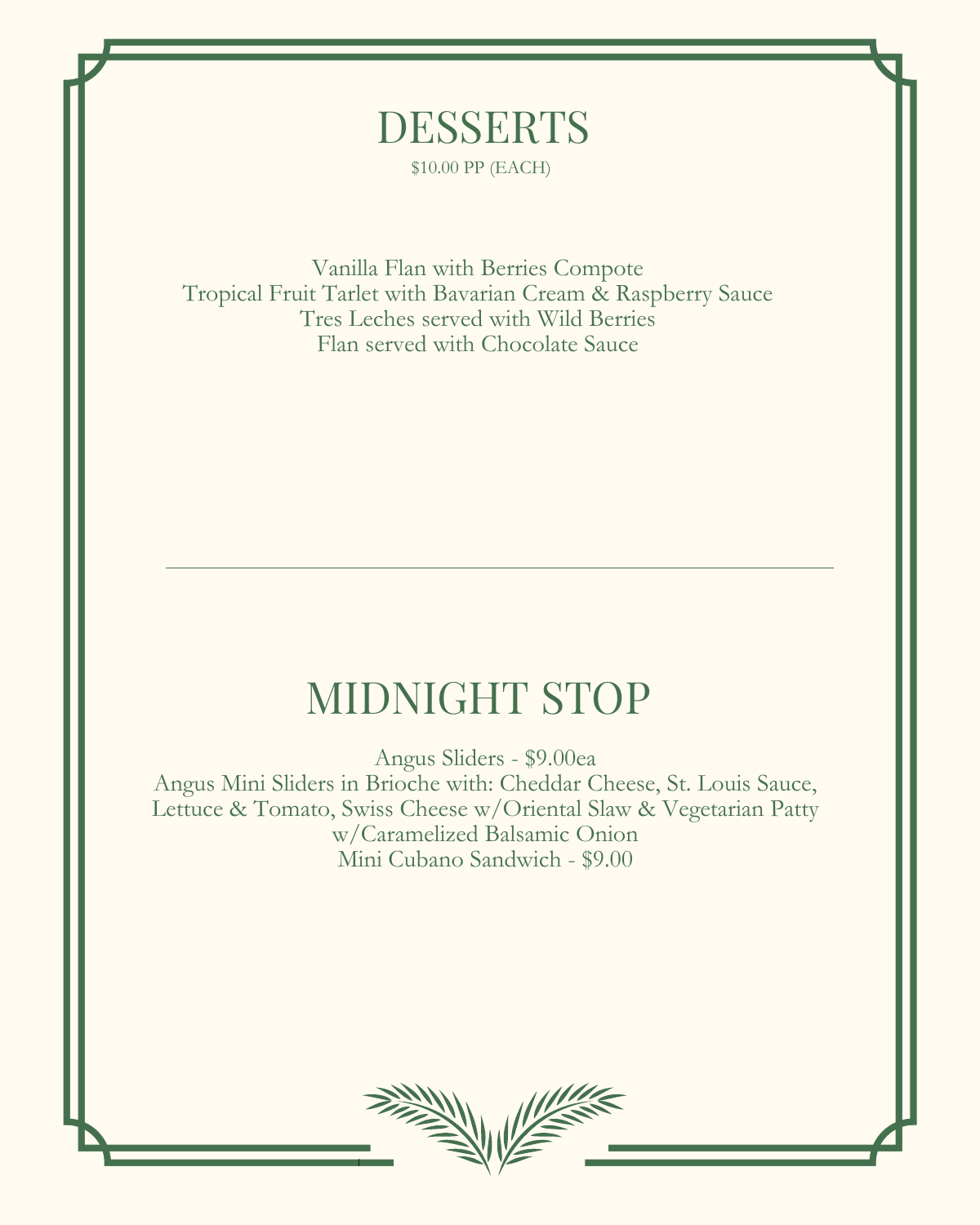# Crispy Roasted Pork

Crispy Roasted Pork served with Sugarcane Dijon, Assorted Dinner Rolls

### CARVED TO ORDER \*Required 1 Chef per Station - 75ppl / Station Fee \$125.00\*

**(Serves 30-60 guests)**

**(Serves 30-40 guests)**

### Home Style Glazed Ham

Home Style Glazed Ham with Splash of Bourbon served with Whole Gran Mustard & Pretzel Rolls

### Roasted Prime Rib

Aged Richly Angus Prime Rib with Green Peppercorn Cognac Cream & Baguette Rolls

# Asiago Salmon

Asiago Salmon Fillet Au Gratin with Cognac Cream Sauce

# Roasted Turkey

Roasted Buttered Turkey with Cranberry Remoulade & Baguette Rolls

\$17.00 per person

### Mahi Mahi

Herb Corn Crusted Mahi Mahi with Papaya , Aioli Salsa

 $$26.00$  per person  $$18.00$  per person



\$32.00 per person

\$17.00 per person

\$22.00 per person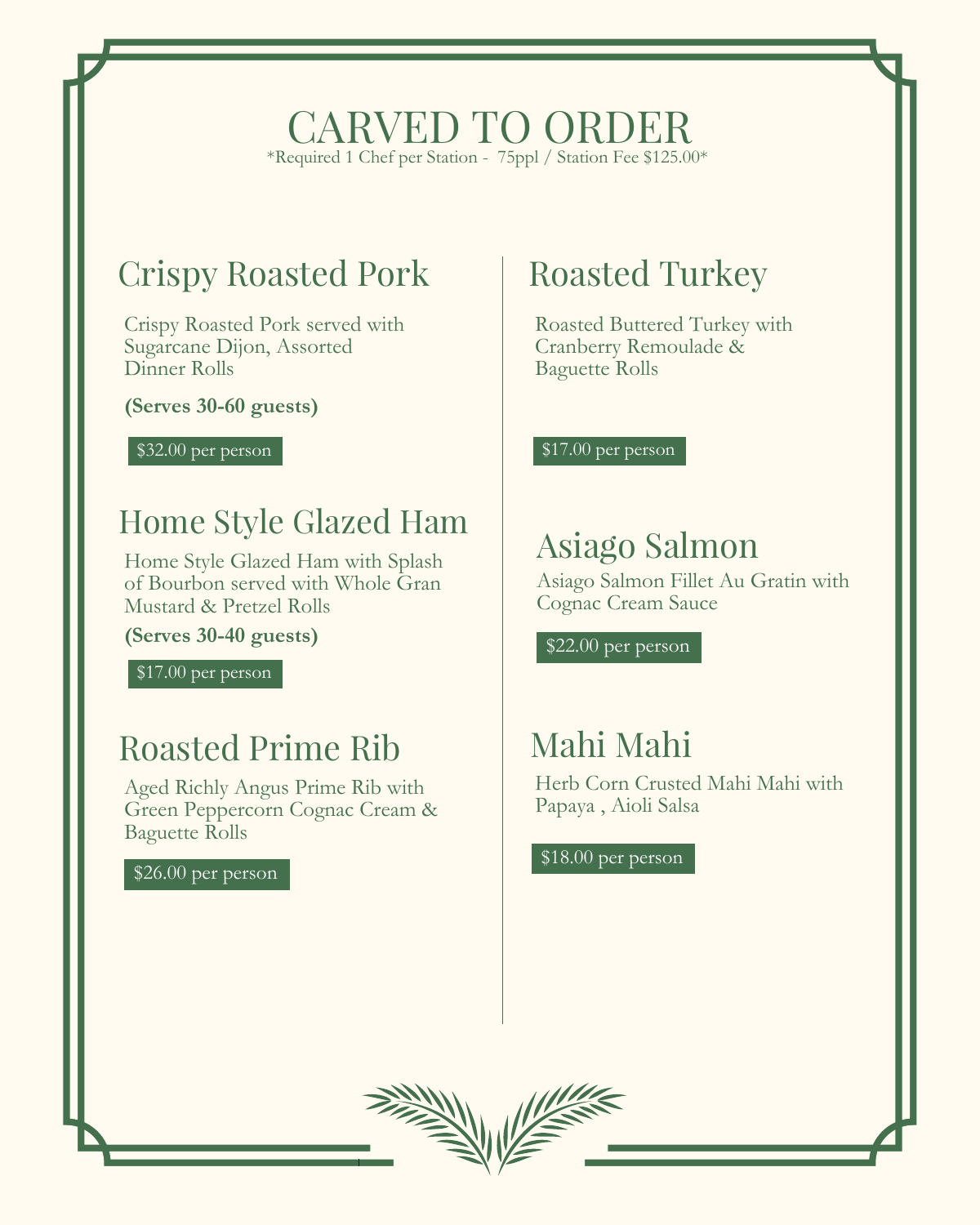### ACTION STATIONS \*Required 1 Chef per Station - 75ppl / Station Fee \$125.00\*

# Salad Station

Baby Greens served with Parmesan Cheese, Blue Cheese Crumble, Stuffed Olives, Red Onions, Julianne Carrots, Julianne Beets, Herb Croutons and Bacon Bits. Aged Balsamic Vinaigrette, Creamy Caesar Dressing , Buffalo Mozzarela & Vine-Ripened Tomatoes with Fresh Basil and Pesto with Balsamic Reduction, Salmon Ceviche with Jicama Slaw & Sweet Chili, Jerk Chicken Salad with Artichokes & Mandarin

### Spanish Station

Longaniza Sausages, Chorizo, Chicken, Seafood, Roasted Peppers with Yellow Rice, Sweet Peas, Manchego & Serrano Ham Display, Chorizo al Vino

### Gourmet Pasta Station

Penne Rigate, Fussili & Tri Color Tortellini Pasta served with Alfredo Sauce & Marinara Sauce Toppings: Chicken, Shrimps, Ham, Bacon, Parmesan, Tomato, Onions, Peppers & Garlic served with Garlic Bread Crotinis with Pestato & Basil Bruschetta, Calamata Tapanades, Buffalo Mozzarella Kebbabs & Homestyle Angus Meatballs

\$30.00 per person



\$27.00 per person

\$20.00 per person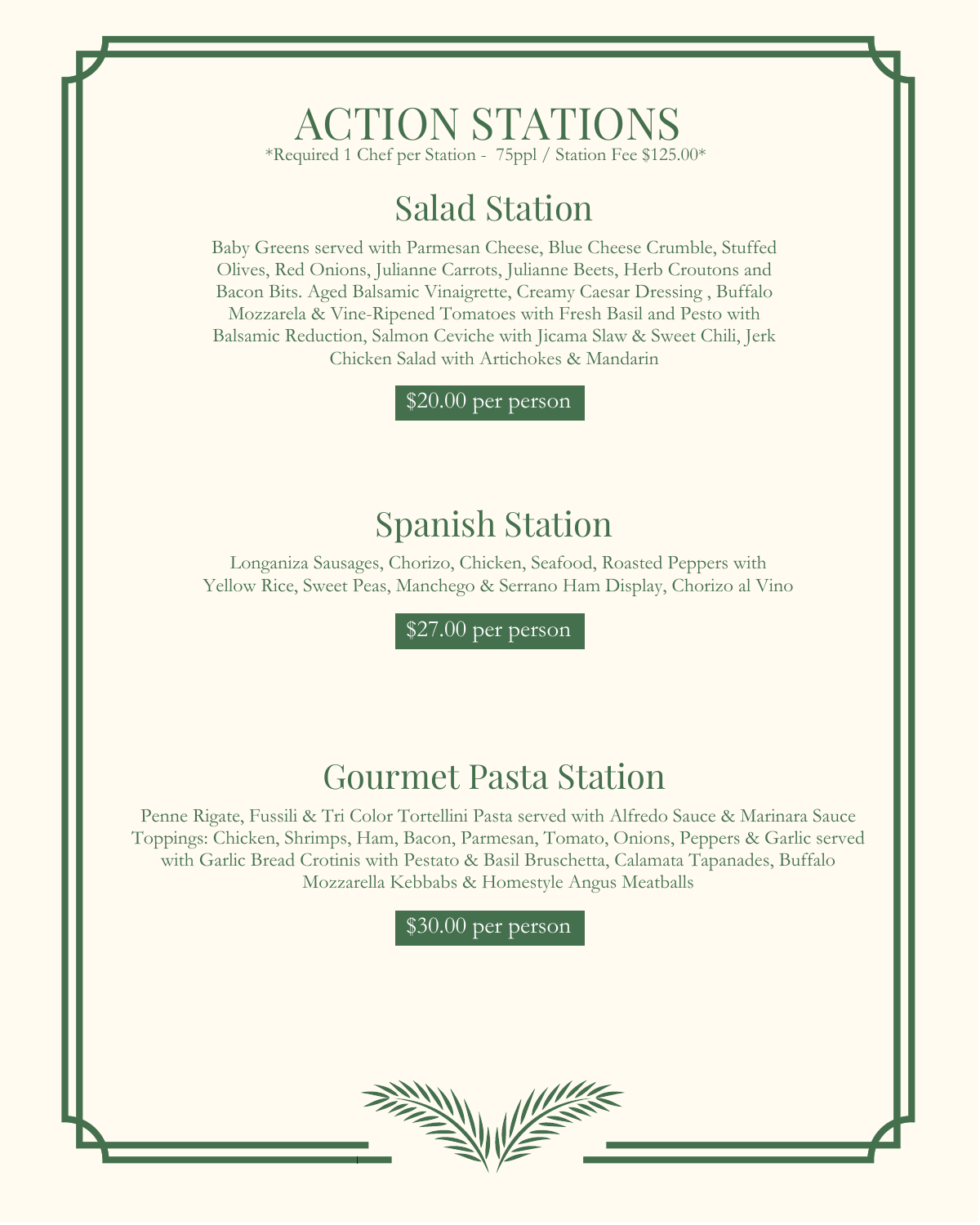### ACTION STATIONS \*Required 1 Chef per Station - 75ppl / Station Fee \$125.00\*

MINIMUM 50 PEOPLE

### Risotto Station

Pesto Risotto, Mushroom Risotto & Saffron Risotto served with Chicken Saltimbocca, Beef Tender Tips with Demi and Frutti Di Mare Stew

# Stir Fry & Chow Mein Station

Soy Thai Beef & Chicken Strips cooked with Oriental Vinaigrette, Peppers, Onions, Carrots, Water Chestnuts & Candied Walnuts served with Steamed rice & Soba Noodles

\$30.00 per person

MINIMUM 50 PEOPLE

# Mexican Station

Your choice of three meat tacos (ground beef, shredded chicken, pork carnitas, shrimp, or Cuban rubbed white fish); comes with fresh guacamole, fresh salsa,

diced red onions, diced tomatoes, fresh cilantro, yellow mexican rice, refried beans, sour cream, shredded cheese, shredded lettuce, soft and hard taco shells, warm tortilla chips

\$30.00 per person



\$30.00 per person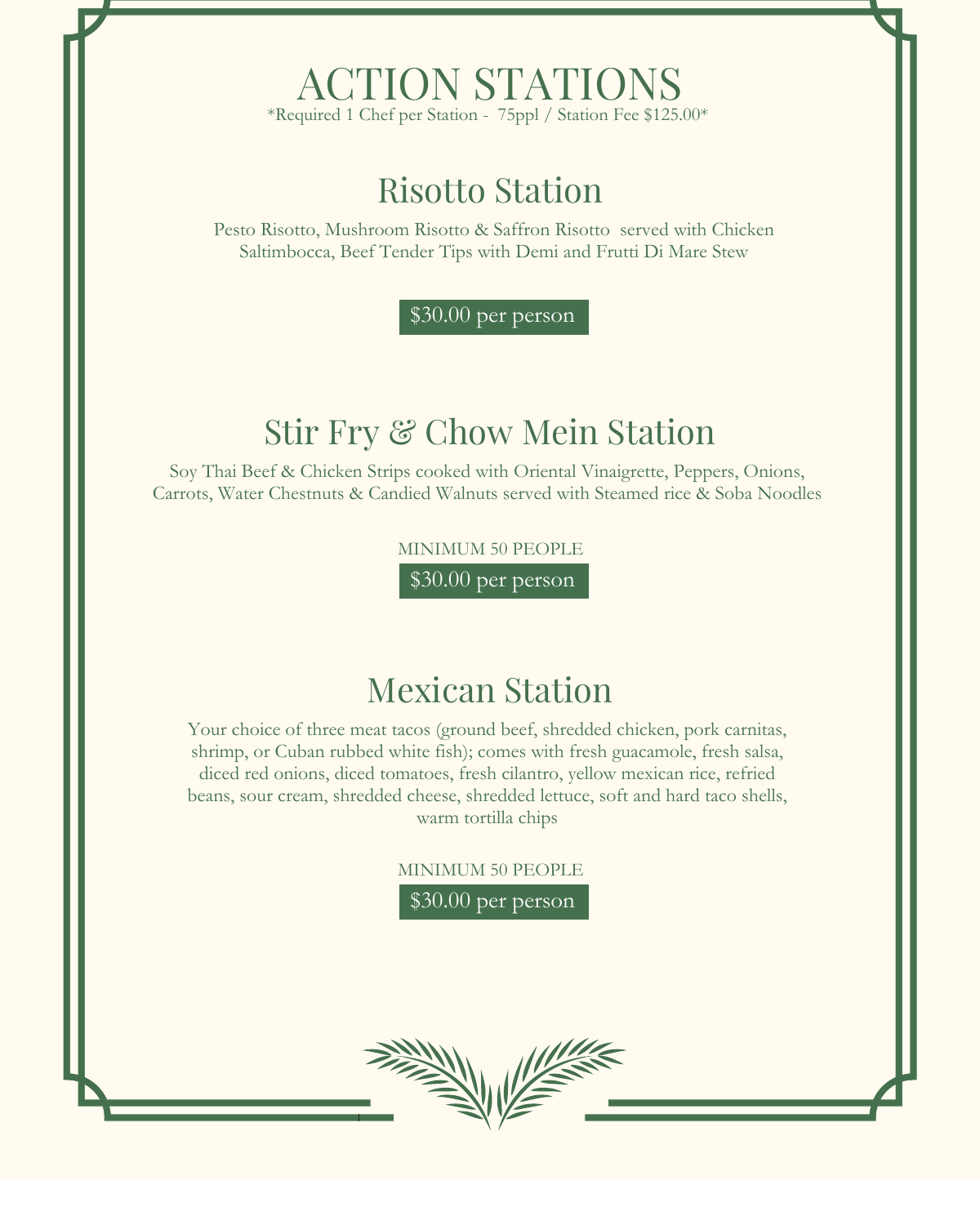Elegant collection of miniature desserts: Key Lime Pie, Chocolate covered Strawberries, Mini Cheesecake, Flan, Chocolate Cake, Truffles  $\sqrt{$13.00}$  per person

# Petit French Connection MINIMUM 50 PEOPLE

# SPECIALTY DESSERT STATION

# of Station Fee will depend on the attendance - \$125.00 Station Fee

### Petit Four SERVES 30-60

Chocolate Truffles, Assorted Macaroons, Chocolate Strawberries, Fruit Tarts, Mini Éclair and Mini Rum Bavarois

\$20.00 per person

# International MINIMUM 50 PEOPLE

Selection of Petit Sweet Creations: Coconut Brulée tarts, Raspberry & Chocolate Mint Panna Cotta, NY Cheesecake, Chocolate Decadence Cake, Aged Vanilla Flan

Combination of Chef mini Creations & Live Flambè Station served with Ice Cream, NY Cheesecake, Chocolate Decadence, Vanilla Flan, Selection of Tropical Fruits Compotes Flambé with Puerto Rican Rum & Spices served with Ice Cream

\$23.00 per person



\$20.00 per person

### Candy! Candy! MINIMUM 50 PEOPLE+ STATION FEE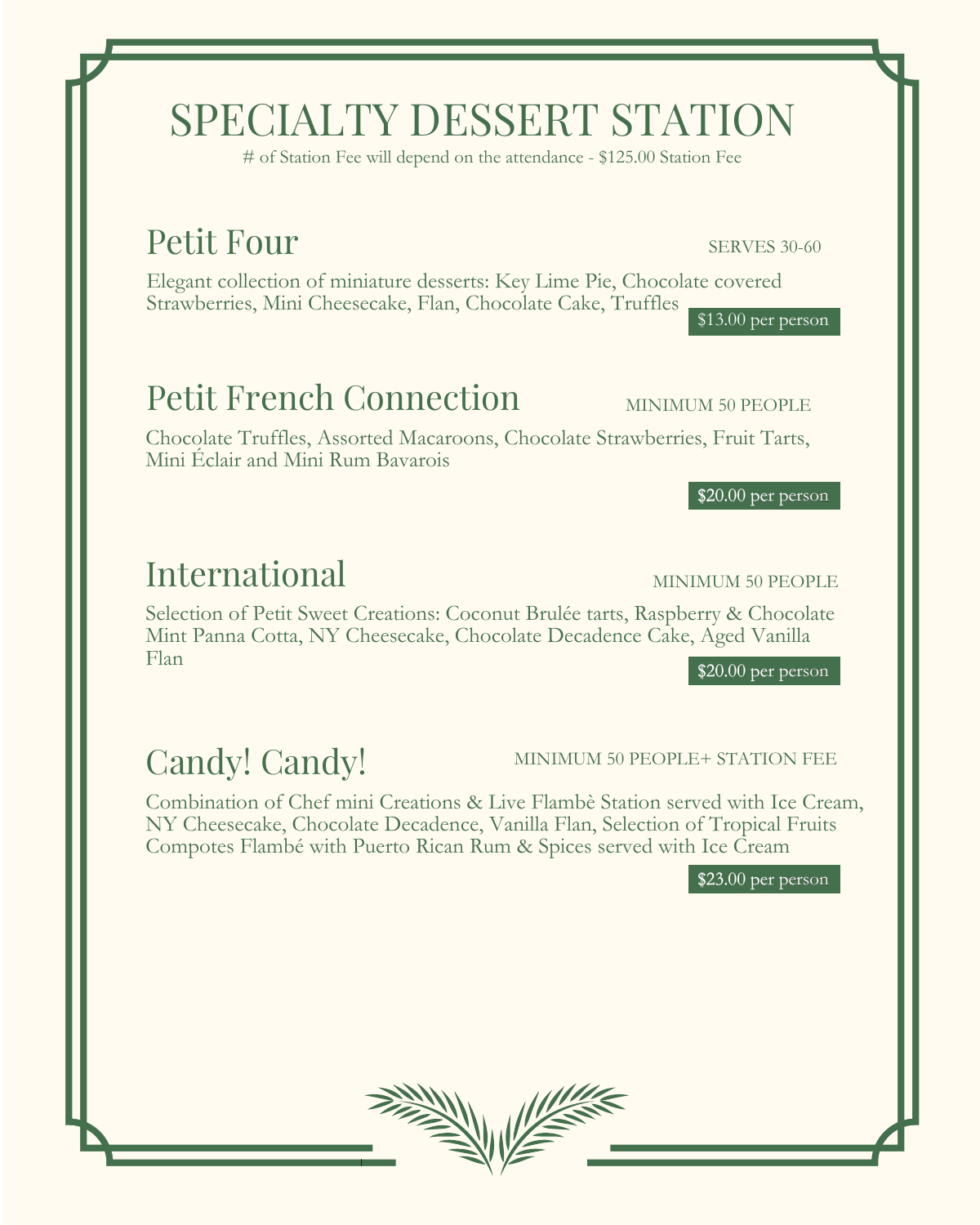# BAR MENU

| <b>Host Sponsored Bar</b>                                                                                                                                                                                                                             | Per Drink                                                   |
|-------------------------------------------------------------------------------------------------------------------------------------------------------------------------------------------------------------------------------------------------------|-------------------------------------------------------------|
| Cocktails contract to the contract of the contract of the contract of the contract of the contract of the contract of the contract of the contract of the contract of the contract of the contract of the contract of the cont                        | \$10                                                        |
| <b>Premium Cocktails</b><br><u> 1980 - Andrea Stadt Britain, amerikansk fotograf i den stadt fotograf i den stadt fotograf i den stadt fotogr</u>                                                                                                     | \$12                                                        |
| Blended Tropical Drinks, Cordials & Liqueurs                                                                                                                                                                                                          | \$13<br><u> 1980 - Andrea Station, amerikansk politik (</u> |
| Wine by the Glass<br>a se de la construcción de la construcción de la construcción de la construcción de la construcción de la cons<br>En la construcción de la construcción de la construcción de la construcción de la construcción de la construcc | \$9                                                         |
| Local Beer<br><u> 1989 - Andrea Stadt Britain, amerikansk politik (* 1989)</u>                                                                                                                                                                        | $\sqrt$5$                                                   |
| Other Domestic & Imported Beers<br><u> 1989 - Andrea Stadt Britain, amerikansk politik (* 1958)</u>                                                                                                                                                   | \$7                                                         |
|                                                                                                                                                                                                                                                       | \$3                                                         |
| Drinks by Gallon                                                                                                                                                                                                                                      |                                                             |
| Red Sangría <u>entre establecer a la contrada de la contrada de la contrada de la contrada de la contrada de la contrada de la contrada de la contrada de la contrada de la contrada de la contrada de la contrada de la contrad</u>                  | \$75.00                                                     |
| White Sangría 2007                                                                                                                                                                                                                                    | \$75.00                                                     |
| Mimosa experience and the contract of the contract of the contract of the contract of the contract of the contract of the contract of the contract of the contract of the contract of the contract of the contract of the cont                        | \$70.00                                                     |
| Passionate<br><u> 1980 - Andrea Santa Carlos III, amerikano kaj la provincia de la provincia de la provincia de la provincia d</u>                                                                                                                    | \$70.00                                                     |
| Margarita<br><u> 1980 - Andrea Station Barbara, actor a component de la componentación de la componentación de la componentaci</u>                                                                                                                    | \$80.00                                                     |
| Rum Punch                                                                                                                                                                                                                                             | \$60.00                                                     |
|                                                                                                                                                                                                                                                       | \$75.00                                                     |
| Bellini                                                                                                                                                                                                                                               | \$75.00                                                     |
| Juices by the Gallon                                                                                                                                                                                                                                  |                                                             |
|                                                                                                                                                                                                                                                       | \$40.00                                                     |
| Fruit Punch                                                                                                                                                                                                                                           | \$45.00                                                     |
|                                                                                                                                                                                                                                                       | \$45.00                                                     |
|                                                                                                                                                                                                                                                       | \$60.00                                                     |
| Lemonade <u>experience</u> experience and the contract of the contract of the contract of the contract of the contract of the contract of the contract of the contract of the contract of the contract of the contract of the contr                   | \$45.00                                                     |

#### Frozen Drinks by the Gallon Virgin Piña Colada \$50.00 Piña Colada **\$60.00** \$60.00 Virgin Strawberry Daiquiri \$50.00 Strawberry Daiquiri \$60.00 Mango Madness \$60.00 Passionate Daiquiri \$60.00

Charges are based on a per drink basis reflecting the actual number of drinks consumed. Our Bartender utilizes a 1 ¼ oz. jigger for standard drinks. One bartender will be provided for every 75 guests at \$150.00 for the first three hours and \$25.00 for each additional hour.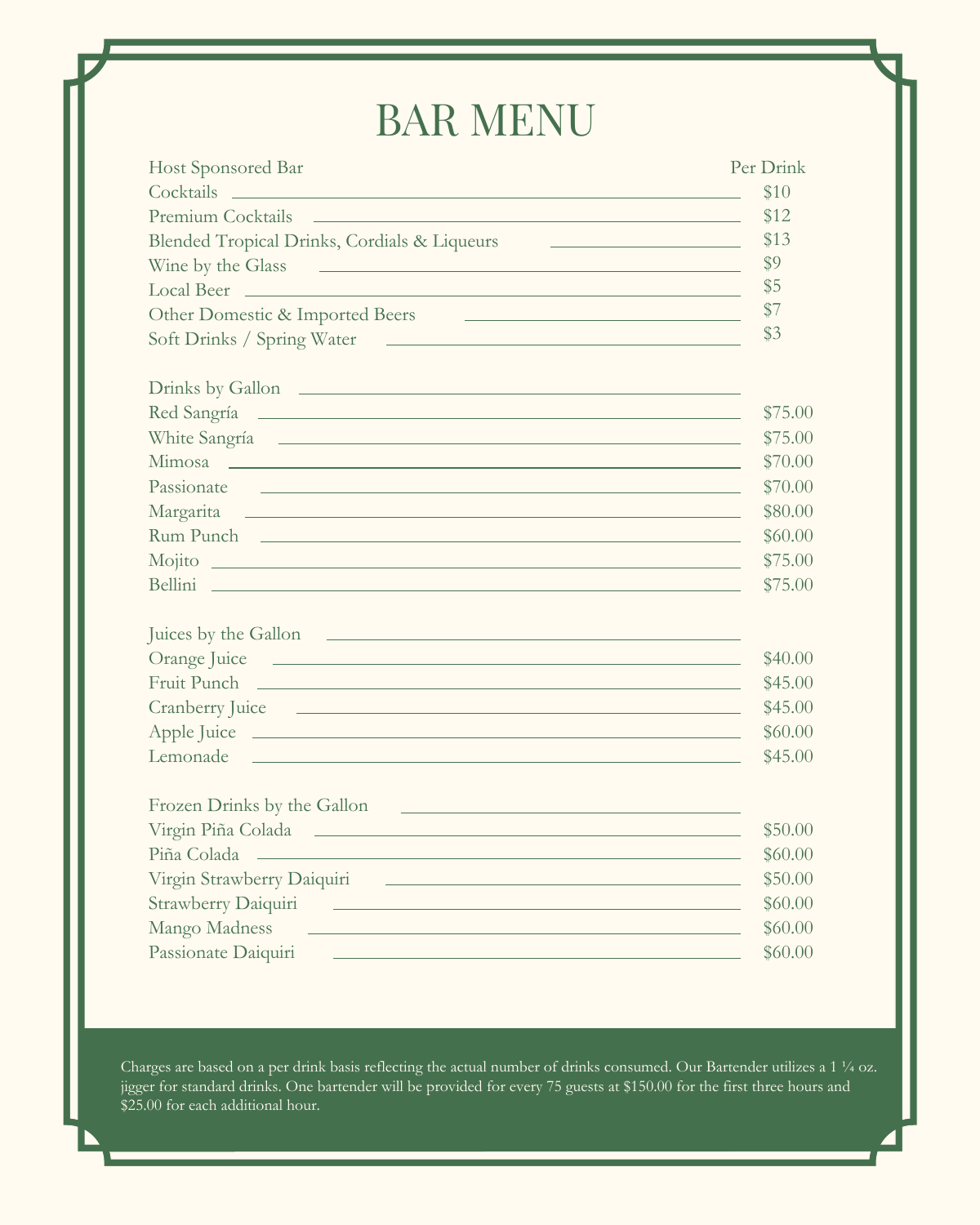# HOSTED BY THE HOUR

| House Brands                                                                                                                            | Per Person |
|-----------------------------------------------------------------------------------------------------------------------------------------|------------|
| First Hour $\sim$ \$16.00                                                                                                               |            |
| Second Hour<br><u> 1980 - Andrea Station Barbara, actor a component de la componentación de la componentación de la componentació</u>   | \$14.00    |
|                                                                                                                                         |            |
|                                                                                                                                         |            |
| <b>Premium Brands</b>                                                                                                                   |            |
| First Hour                                                                                                                              | \$18.00    |
|                                                                                                                                         | \$16.00    |
| Third Hour                                                                                                                              | \$14.00    |
| Additional Hour<br><u> 1989 - Johann Stein, marwolaethau a bhann an t-Amhair ann an t-Amhair an t-Amhair an t-Amhair an t-Amhair an</u> | \$14.00    |
| Beer & Wine Only                                                                                                                        |            |
| <b>First Hour</b>                                                                                                                       | \$14.00    |
| Second Hour<br><u> 1980 - Jan Samuel Barbara, martin a shekara tsara 1980 - An tsara 1980 - An tsara 1980 - An tsara 1980 - An t</u>    | \$12.00    |
| Third Hour                                                                                                                              | \$10.00    |
| Additional Hour<br><u> 1980 - Jan Samuel Barbara, martin a shekara tsara tsara tsara tsara tsara tsara tsara tsara tsara tsara tsar</u> | \$10.00    |
| Non-Alcoholic                                                                                                                           |            |
|                                                                                                                                         | \$14.00    |
| Second Hour                                                                                                                             | \$12.00    |
| Third Hour                                                                                                                              | \$10.00    |
| Additional Hour                                                                                                                         | \$10.00    |

**\*House Brands:** Vincent Van Gogh Vodka, Absolut Vodka, Crystal Palace Gin, Torada Tequila, Bacardi Rum, Captain Morgan, Deward's White Label Scotch, Jim Bean Bourbon, Domestic and Imported Beers, House Selection of White and Red Wine

**\*Premium Brands:** Ketel One Vodka, Titos Vodka, Citadelle Gin, Bombay Sapphire, Tanqueray London Dry, Patron Tequila, Don Julio Tequila, Bacardi Rum, Captain Morgan, Jim Beam Bourbon, Old Grand-Dad Whiskey, Canadian Club Whiskey, Buchanans 12 Scotch, Cutty Sark Scotch, J&B Scotch, Lauder's Scotch, Dimple Pinch Scotch, Chivas Regal Scotch, Bulleit Bourbon, Hennessy, Domestic and Imported Beers, House Selection of White and Red Wine

**\*Beers & Wine:** Beers, Selection of House Red & White Wines **\*Non-Alcoholic:** Assorted Sodas, Bottled Water, Juices and Virgin Frozen Drinks \*Brands may vary upon availability.